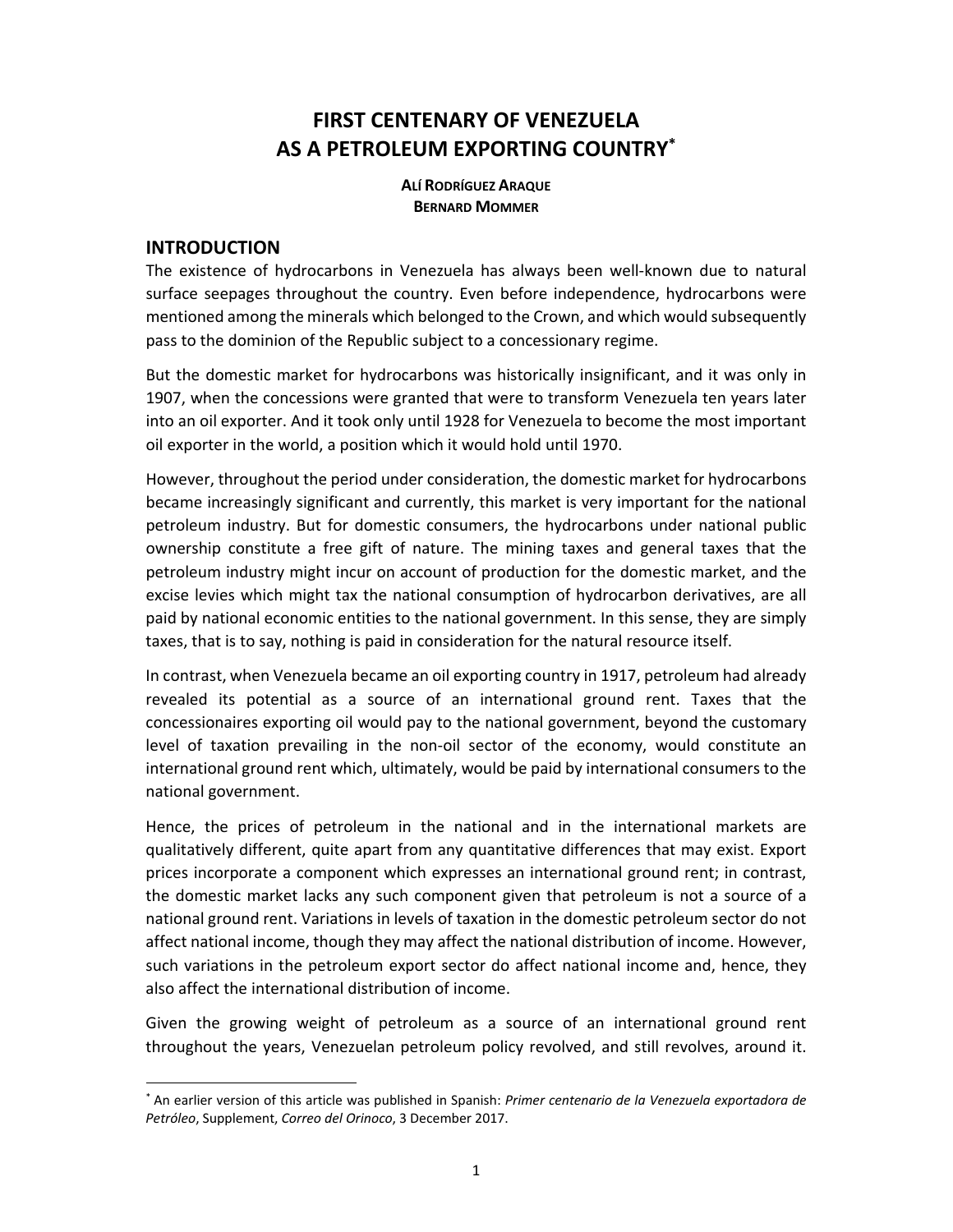Even more, Venezuela's national economic policy revolved, and still revolves, around its distribution, that is to say, the task of putting this international ground rent to the service of national economic development. This national economic policy, since 1936, is known by the catchphrase '*sowing the oil*.'

In contrast, Venezuelan petroleum policy in consideration of the domestic market has historically been managed with indifference. However, in light of the increasing importance of the international ground rent in the export prices of Venezuelan oil, and given the rising importance of the domestic market, as we shall see, such indifference can no longer be tolerated.

#### **STAGES OF PETROLEUM POLICY**

Venezuela's petroleum policy went through two stages. The first one corresponded to the *concessionary regime*, with its institutional seat in the Ministry of Development until 1951, and in the Ministry of Mines and Hydrocarbons thereafter. It was followed, from 1976 onwards, by the *regime of reserved activities,*  which was to have its institutional seat in Petróleos de Venezuela S.A. (PDVSA).

In parallel, these two periods can also be distinguished as far as 'sowing the oil' is concerned. During the first period, the country in its capacity as owner of the natural resource was united *vis à vis* foreign concessionaires, and obtained ample benefits from the sowing of oil. Asdrúbal Baptista has estimated that between 1922 and 1978, the annual rate of growth in per capita gross domestic product was close to 5%. At the same time, the petroleum industry, a modern industry characterized by extraordinary dynamism, spread throughout the length and breadth of the country, fostered and accelerated the urbanization of the country, as well as attracting qualified immigrants.

During the second period, in contrast, the politics of Venezuela tacked sharply to the right. The nationalization of the petroleum industry meant that the popular vote would no longer be required to confront foreign concessionaires. The government set itself the target of productively investing the whole of the international ground rent, while current expenditures would have to be covered with general taxes. In other words, productive investment was purported to be the sole legitimate use of the international ground rent, thereby denying the country the benefits of its consumption. But an international ground rent, in itself, knows of no uses other than the consumption – whether productive or not – of imported goods; or its accumulation in the reserves of the Venezuelan Central Bank or else as private sector savings abroad. This is because an international ground rent represents nothing other than a capacity to import without any counterpart from the national productive economy. Despite this, the promoters of this policy doggedly insisted that the corresponding imports would contribute nothing to the economic development of the country; on the contrary, they would negatively affect national production. Furthermore, as a practical matter, they insisted not only in investing the whole of the current international ground rent, but also the expected international ground rent of the future by indebting the country when petroleum prices were at their historical maximum, so as to guarantee that there would be no turning back.

Amid the dazzle given off by the abundance of money, the policy of limiting the sowing of oil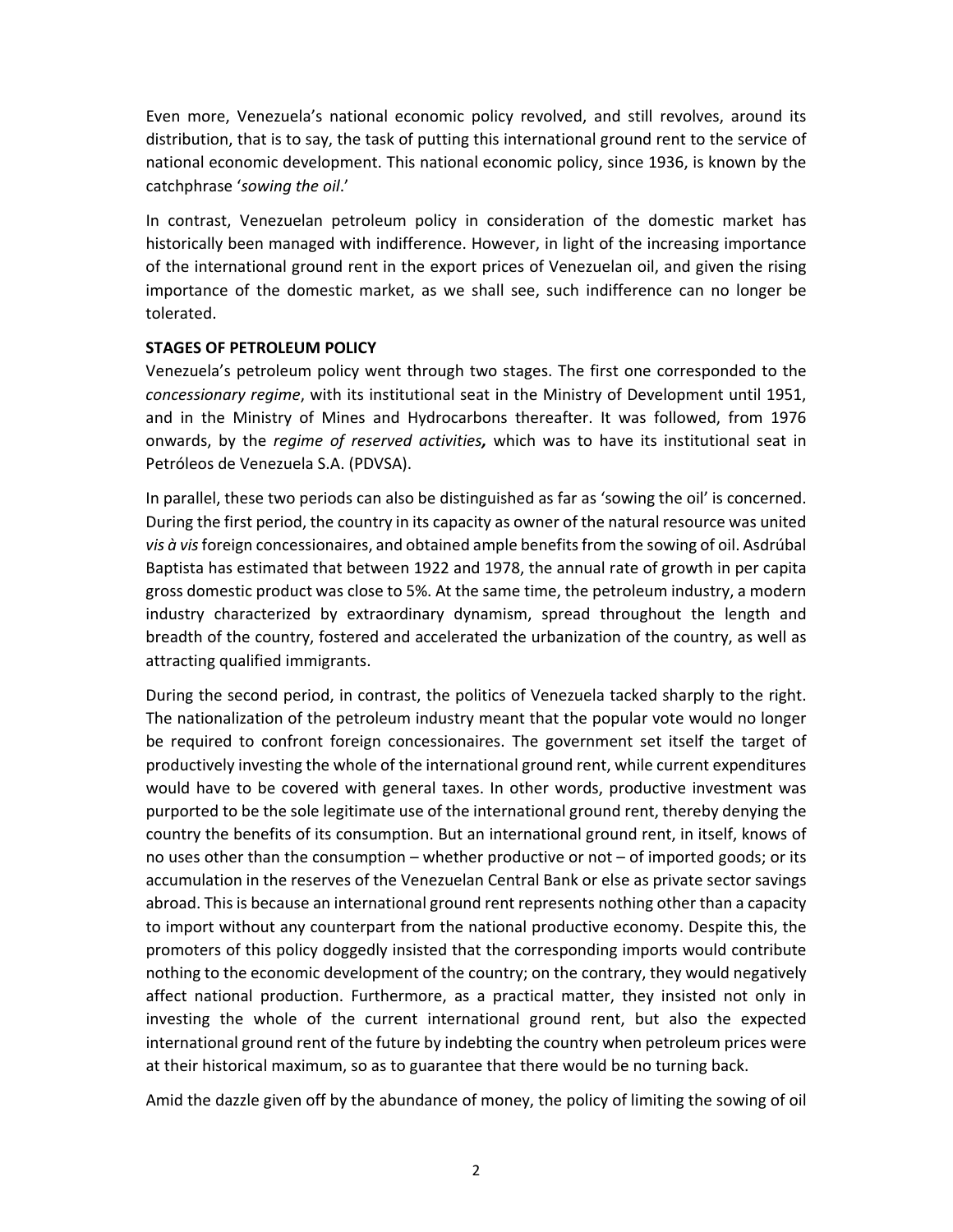to investment valiantly ignored the elementary fact that the investment capacity of a country is limited by its own level of development, its human capital and, therefore, by its managerial capacity. In Venezuela, that managerial capacity, as a matter of fact, was in decline not only due to the nationalization of the petroleum industry but also on account of the simultaneous nationalization of other important industries (for example, iron) and services (for example, banks).

These policies led, inevitably, to a major crisis, with high levels of external debt. The way ahead would lead to a post‐rentier Venezuela. Between 1977 and 1999, the annual per capita gross domestic product growth rate turned negative, to the tune of ‐2%. Further, starting in 1981, Venezuela became a country of emigration. The counterpart of these policies was the transformation of the regime of reserved activities, under the auspices of PDVSA and its affiliates, so that oil would no longer be a source of an international ground rent.

However, this process ended in the electoral debacle of 1998, the demise of the Fourth Republic and the victory of Hugo Chávez with his Fifth Republic Movement. These developments started a third period of great confrontations.

In what follows, we shall analyze some of the most relevant characteristics of the historical experience throughout Venezuela's first century as an oil exporting country in order to draw conclusions which will be pertinent for the second century, already under way.

# **I. CONCESSIONARY REGIME**

#### **I.1. EXCLUSIVE NATIONAL JURISDICTION**

The concessions granted in 1907 by the President of the Republic, General Cipriano Castro, to Venezuelan nationals, would wind up in the hands of foreign companies. Nevertheless, according to Venezuelan legislation, the foreign concessionaires would be subject to exclusive national jurisdiction like any Venezuelan citizen: a constant throughout the concessionary regime. The relevant legislation left no room for doubt. Thus, according to the 1943 Hydrocarbons Law – the most important among all the relevant laws of this period – every title had to include the following lines:

"Any doubts and controversies of whatever nature that may ensue because of this concession and which cannot be amicably settled, shall be decided upon by the competent courts of Venezuela, and in accordance with its laws, and for no reason nor for any cause shall they give rise to foreign claims".

#### **I.2. TAX SOVEREIGNTY**

Mining laws and corresponding concession titles provided for specific *mining taxes* for the entire duration of their validity. This notwithstanding, concessionaires would also be subject to general sovereign taxation, which at the time mainly took the form of customs duties. But in December 1908, with the support of the US government, General Juan Vicente Gómez overthrew Castro. The result of this shift of power was new legislation, granting fiscal stability to all concessions.

After the death of Gómez in 1935, this situation would come to be seen as unacceptable. With the 1943 Petroleum Reform, on the basis of a new Hydrocarbons Law all concessions would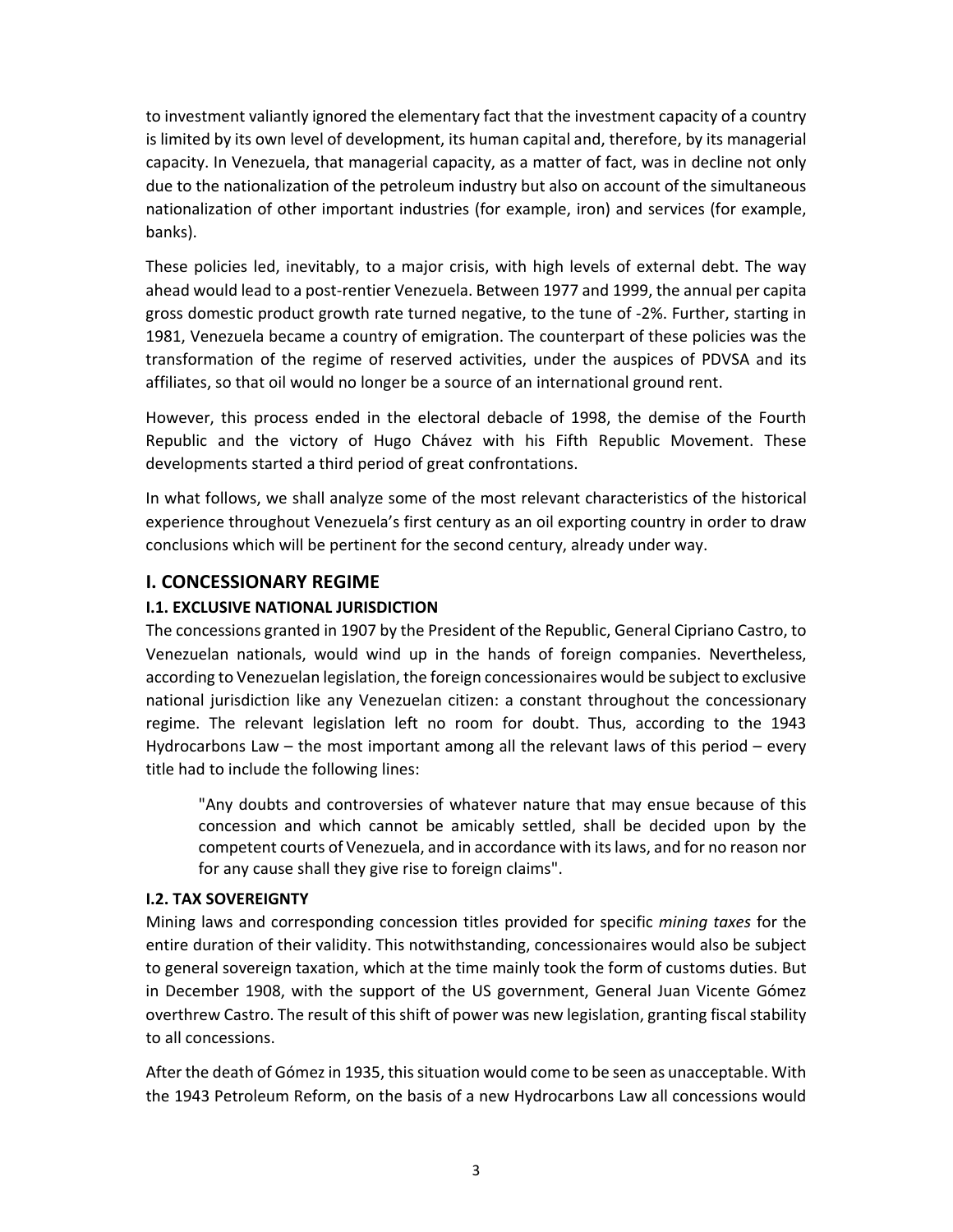thenceforth be subject again to tax sovereignty. Quite apart from mining taxes, this Law provided that the concessionaires, "shall pay all general taxes, of whatever kind". The companies, for their part, insisted to no avail that to this phrase be added the following rider: "that will equally affect all companies". (Report of Manuel R. Egaña and Rafael Pizani, Presidential Advisors, January 1943). On the other hand, however, all concessions were renewed for a period of forty years, but subject to a very significant rise in mining taxes.

The fundamental instrument to collect any windfall profits which could arise would be the Income Tax Law, enacted in coordination with the Petroleum Reform. The applicable rate, set at 12% in 1943, would reach 72% in 1975, by means of successive sovereign reforms.

#### **I.3. CORPORACIÓN VENEZOLANA DEL PETRÓLEO**

In 1960, Venezuela set up its first national oil company, Corporación Venezolana del Petróleo (CVP) and, in 1967, it reformed the 1943 Hydrocarbons Law in order to create a bespoke regulatory space for it. CVP would not be granted concessions, but *assignments*, without a defined duration. On this basis, CVP would be able to subscribe agreements and form mixed enterprises with private companies, but limited to a term of up to 30 years, and as long as the agreed conditions were more advantageous to the Nation than simple concessions. Moreover:

The Chambers of Congress in joint session, duly informed by the National Executive of all pertinent circumstances, will approve the bases for contracting under the conditions they will deem fit.

In particular, the Law specified that CVP, as well as any and all agreements that it might subscribe, would be subject to exclusive national jurisdiction and to sovereign taxation. This sought to head off any possible maneuver on the part of the private companies to enter into contractual relations with CVP that could, even indirectly, impinge on Venezuela's sovereign rights.

#### **I.4. FISCAL EXPORT VALUE**

In 1970, oil production in both Venezuela (the most important oil exporter in the world for 42 years) and the USA (the most important oil producer in the world for 100 years) reached its historical peak due to the depletion of their conventional oil reservoirs. This meant that the booming petroleum demand which got underway that same year would have to be covered from much more distant sources. Hence, as well as a significant rise in oil prices, freight rates also went up significantly, albeit with very pronounced ups and downs. Therefore, in December 1970, a *Fiscal Export Value* was introduced in the Income Tax Law*.* This was an export tax designed to deal with circumstantial variations in prices, and the Executive was authorized to set the Fiscal Export Value and change it in accordance with variable conditions. In 1973, with the market in turmoil, the Executive came to set it on a monthly basis.

#### **I.5. CONCLUSIONS**

The concessionary regime was very successful. By 1970, Venezuela was already well positioned to tax away any windfall profits that might arise with the change in the complexion of the world petroleum market getting underway at the time.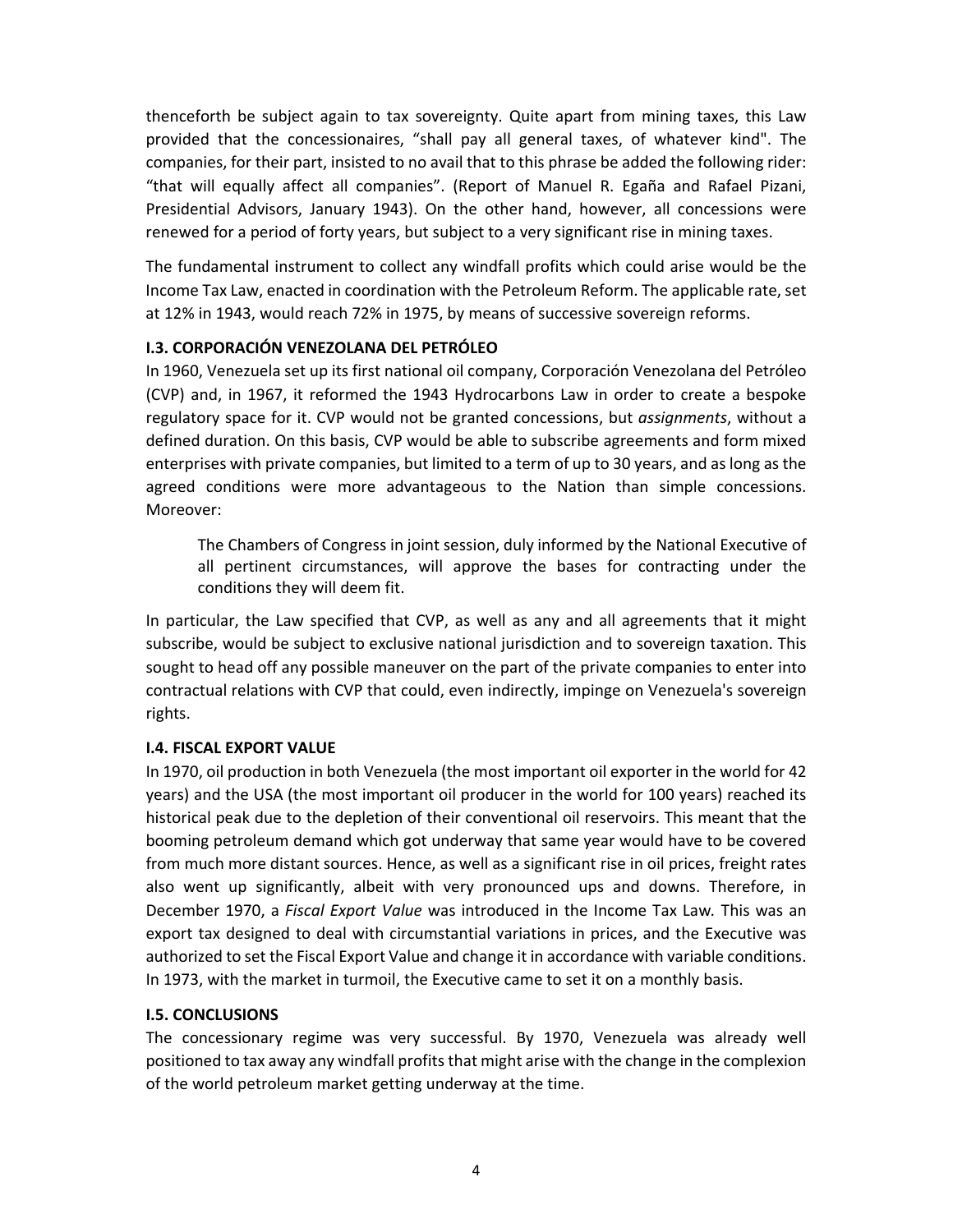But in 1973, the companies jumped the gun, by suggesting their immediate nationalization.

# **II. REGIME OF RESERVED ACTIVITIES**

The international petroleum companies had their own ideas about how the new regime needed to be structured, and they succeeded in imposing them. The Organic Law Reserving to the State the Industry and Commerce of Hydrocarbons put an end to the concessionary regime, as of 31 December 1975 (1975 Nationalization Law). The concessionary regime was thus replaced by the *regime of reserved activities,* completely set apart from the previous regime. Thus, the valuable historical experience on the subject matter, accumulated throughout seven decades, was extirpated from the national consciousness as if it were a cancerous tumor.

Each of the most important concessionaires were transformed into a national company, presided over by the top echelon of Venezuelan executives which had been trained by the multinationals over the space of decades, not only technically, but also ideologically and politically. Thus, Creole (Exxon) turned into Lagoven, Shell de Venezuela into Maraven, etc. These national companies were organized as affiliates of Petróleos de Venezuela S.A., a holding company with the State as sole shareholder. One of these affiliates absorbed all of the smaller concessionaires and it was in this company that CVP's personnel was also absorbed. CVP itself simply disappeared.

The 1975 Nationalization Law authorized PDVSA and its affiliates to enter into operating agreements "provided ... that in no case these actions affect the very essence of the activities so assumed". It also authorized PDVSA and its affiliates to enter into association agreements which, however, would require "previous authorization by both Congressional Houses, acting in joint session ... under the conditions they will deem fit once the Nacional Executive has furnished them with pertinent information of all surrounding circumstances".

In 1989, Venezuela, crushed by the external debt acquired during the years of booming oil prices, was forced to turn to the International Monetary Fund for assistance. The Fund made (informally) a condition of its assistance that the country would once again open the petroleum sector to private foreign investment. It was thus that the *Oil Opening* policy began.

## **II.1. OPERATING SERVICES AGREEMENTS: RE‐PRIVATIZATION OF PRODUCTIVE ACTIVITIES**

Pursuant to instructions from the National Executive, the affiliates would enter into the first operating services agreements in 1991. According to these agreements, the contractors, under the supervision of the affiliates, would produce oil, but the oil produced would always be the property of the affiliates, and the contractors would be paid exclusively for their services. The National Congress, in turn, accepted these models, thereby leaving the affiliates free to decide, at their sole discretion, all other terms and conditions.

Thus, without further ado, reserved activities were privatized, and PDVSA and its affiliates assumed full control over the assigned areas. By 2005, there were 32 operating services agreements producing around 500 thousand barrels of oil per day. These agreements covered an area of 43,6 thousand square kilometers and were directly granted by the affiliates without any reference being made in the *Official Gazette*, as was established legal practice. These agreements had a limited term, but were renewable without limitation. Even more, taking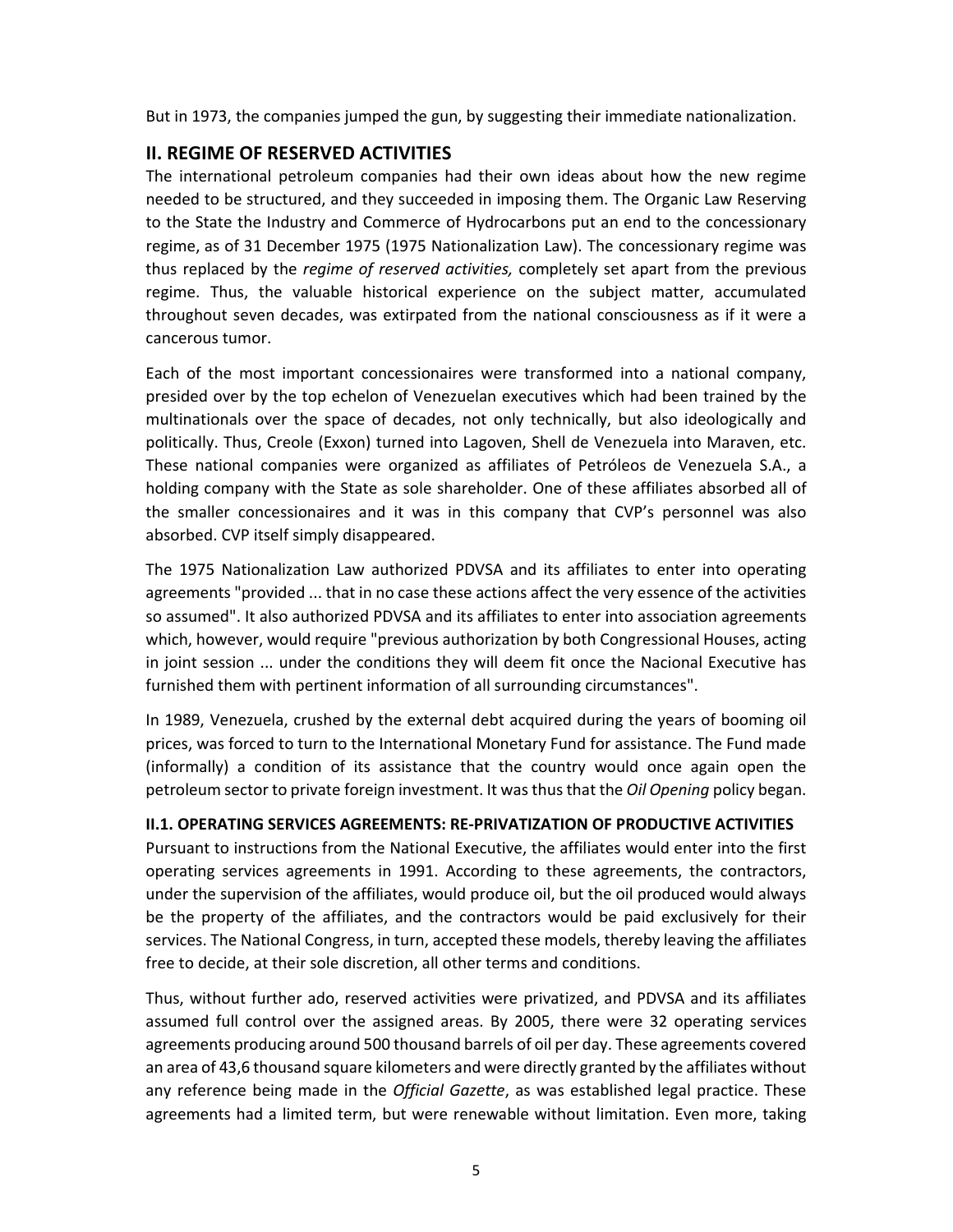advantage of the fact that they were formally not considered producers of oil, all of them would identify themselves in their income tax returns as mere service providers, subject to the non‐oil income tax rate of 34%, as opposed to the income tax rate of 67.7% applying to oil producers.

This concept of 'operating services agreements' would also have an effect on the associations. These would also not carry out directly the reserved activities, which would usually be the responsibility of an operating company especially created for this purpose and under the supervision of the partners. Hence, entering into association agreements the reserved activities would also be privatized.

#### **II.2. ASSOCIATION AGREEMENTS: COMMERCIAL INTERNATIONAL ARBITRATION**

In 1991, Lagoven presented to the National Congress the first association project aimed at producing and liquefying natural gas (Cristóbal Colón Project). Maraven joined Lagoven in 1993, with two additional association projects, though these concerned the Production and Upgrading of Extra‐Heavy Crudes from the Orinoco Oil Belt. These three projects were accompanied by two documents, one making reference to the "Pertinent Circumstances", the other to the "Proposed Conditions". In this way, PDVSA and its affiliates made a preemptive once and for all move with their conditions, which the National Congress would then have to approve as a *sine qua non* requirement.

In accordance with the proposed conditions, Lagoven and Maraven were under no circumstance allowed to have a majority shareholding in the association. Further, they were to guarantee their private partners that they would indemnify them, on "equitable terms", for the adverse economic consequences derived form a "discriminatory treatment" on the part of the State. Any dispute between the partners would be solved by international arbitration in accordance with the rules of the International Chamber of Commerce (ICC), headquartered in Paris. Moreover, PDVSA would guarantee the strict performance of the obligations assumed by its affiliates. Thus, in the event of an arbitral award favorable to foreign partners, the award could be enforced against crude oil and products stored outside of Venezuela as well as accounts receivable of the refineries which PDVSA had been acquiring through its internationalization policy since 1983. This policy thereby stands as a prelude to the *Oil Opening.* 

Without a doubt, the sovereign rights of the State were to be kept in check through its national company making itself subject to international arbitration, albeit one supposedly commercial in nature. And amidst an acute political crisis due to the fall of the government of president Carlos Andrés Pérez, the National Congress approved the proposed framework of conditions.

#### **INCOME TAX**

The documents on "Pertinent Circumstances" left no room for doubt that these associations would only materialize if the applicable rate of income tax were the non‐oil rate. To this end, the Income Tax Law was reformed in a parallel process by placing the associations for integrated projects, such as for liquefaction of natural gas and upgrading, in the non-oil section of the law. Thus, the applicable tax rate for these projects was to be 34%.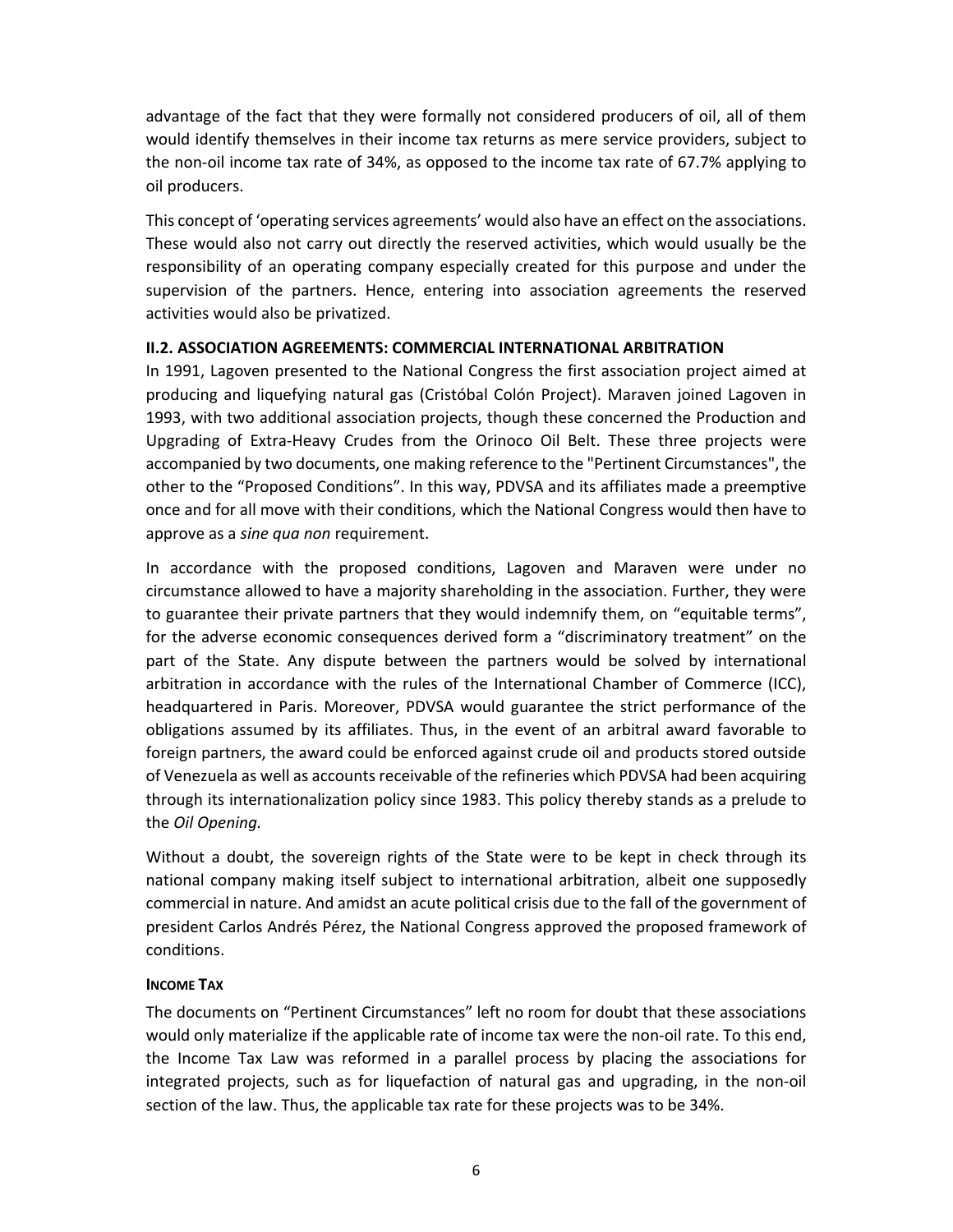However, from one project to the next, the Framework of Conditions evolved in tune with advances in the Oil Opening policy itself. The next two upgrading projects presented before the National Congress in 1997, actually incorporated references to the non-oil tax rates in their Proposed Conditions. For example, in the last association project, the Cerro Negro Project also promoted by Lagoven, one of the Conditions established that:

pursuant to... the Income Tax Law in force, THE PARTIES... shall pay taxes under the ordinary regime established in said law for companies and similar entities...

They would definitely pay income tax at the non‐oil rate of 34%.

#### **FISCAL REFERENCE VALUE AND VALUE ADDED TAX**

These associations, upon their transfer to the non-oil section of the Income Tax Law in 1993, were also taken from the purview of the Fiscal Reference Value. At the same time, a Value Added Tax was enacted for the first time in Venezuela. This tax, by design, is only due in transactions involving national economic entities, and not when exports are at issue. Thus, on the one hand, the tax on oil exports would be eliminated and on the other hand, the tax burden over the domestic economy would increase.

#### **ROYALTY**

The "Pertinent Circumstances" informed the National Congress that these associations also sought a temporary reduction in the applicable rate of royalty. From a legal perspective, granting such a reduction was a faculty of the Executive. Sure enough, in 1998, the Ministry of Energy and Mines subscribed a Royalty Agreement with PDVSA applicable to the upgrading projects. The royalty rate would be reduced to 1% as soon as the upgrader would start operating, for a maximum of nine years. Thereafter, the statutory rate of one sixth would be reinstated, but this rate was now arbitrarily described as "the maximum presently permitted by the Hydrocarbons Law". In fact, the royalty rate had traditionally been a bidding parameter, meaning that much higher rates had been obtained in the past. But now, PDVSA was already preparing a reform to the Hydrocarbons Law which would have set a statutory maximum royalty rate of 5%.

## **CERRO NEGRO PROJECT**

We shall next analyze the progress of the Oil Opening by reviewing in greater detail the Cerro Negro project. This was the last of the four upgrading projects to be authorized, and it would set the standard that the previous three upgrading projects would intend to emulate.

The documentation presented to the National Congress, which failed to make the required reference to 'pertinent circumstances', established that the project was to derive an additional benefit from "Development Production". This would allow it to have all of the necessary production capacity in place by the time the upgrader got started. In the meantime, the development production was to be blended with a lighter crude oil that Lagoven would provide and the resulting blend would be sold for the benefit of the partners. Then, the project would produce, and upgrade, 120 thousand barrels per day of extra‐heavy crude for 35 years. All of this would require an area of 295 square kilometers within the Cerro Negro area assigned to Lagoven.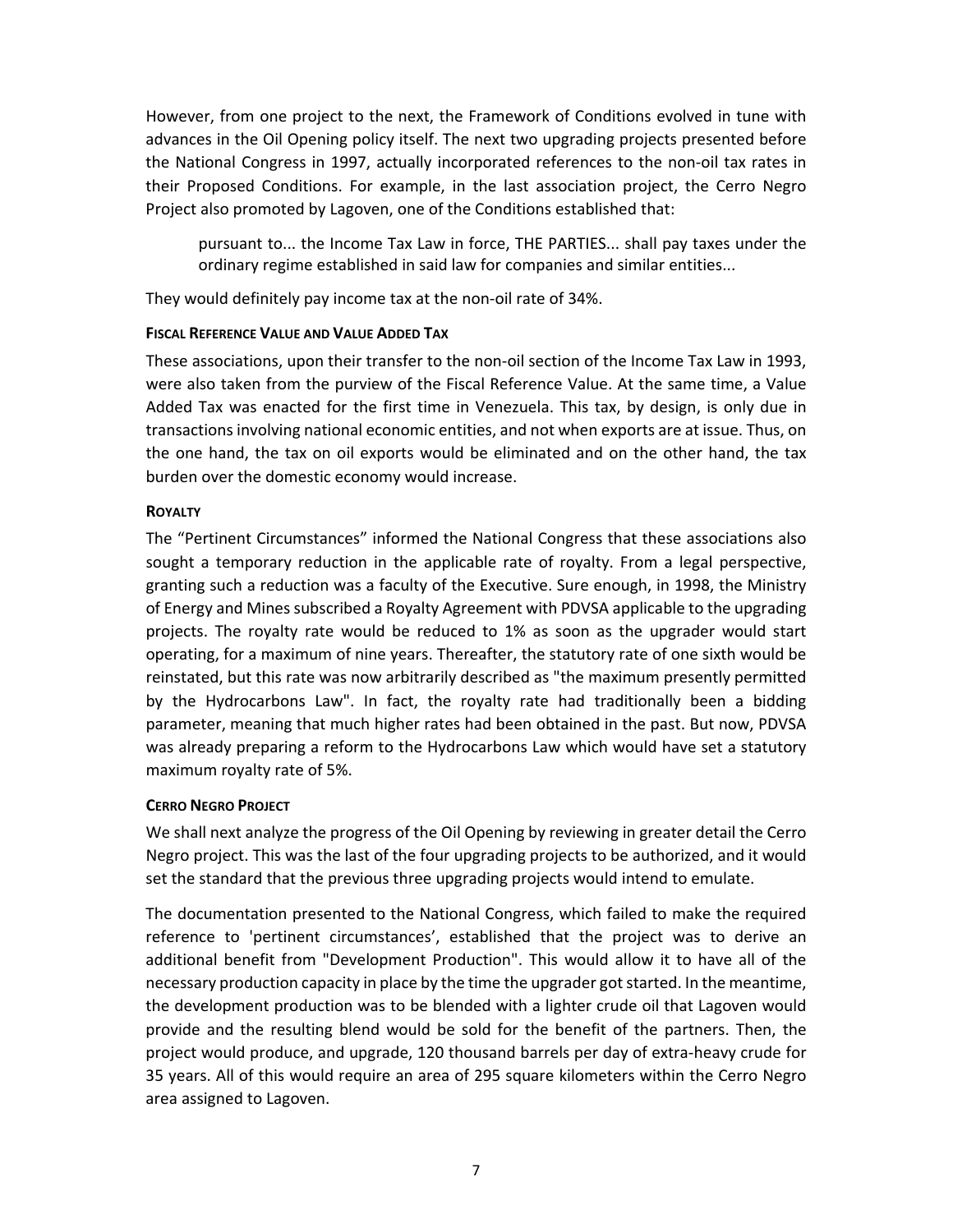As was the case in 1993, the framework of conditions approved contained not a single numerical figure, be it with reference to the area or to the volumes to be produced. However, in 1993, the authorization made still reference to the "Report Presented by the Bi‐Cameral Commission for the Study of the Associations", which expressly summarized these "Pertinent Circumstances".

In contrast, in 1997 the National Congress was to approve first of all the framework of conditions, with the disclaimer that "the Bi‐Cameral Commission for Energy and Mines of the Congress of the Republic has carried out a detailed analysis of the Framework of Conditions". Thereafter, the National Executive would send the association agreement to be signed to the National Congress, requesting confirmation that it was consistent with the approved framework of conditions and that, therefore, it would be authorized. That is to say, rather than summing up the 'pertinent circumstances' as it was legally required to do, the Executive would now overwhelm Congress with a document of hundreds of pages, drafted by groups of experts. In turn, Congress would no longer discuss the Project. Its role would be limited instead to approving the framework of conditions proposed by PDVSA and its affiliates. In other words, the association agreement would only have to comply with this framework rather than the specific 'pertinent circumstances' they were legally required to detail.

Nevertheless, the Bi‐Cameral Commission, after having supposedly "carried out a detailed analysis of the Framework of Conditions ... having demonstrated that ... it is in compliance with the approved Framework of Conditions", recommended to the National Congress to grant the requested authorization, and something more: it also recommended to authorize "the execution of the association and its annexes". (Emphasis added)

Furthermore, even though the framework of conditions stipulated that the maximum duration of the association, counted from the day the first commercial cargo of upgraded crude was dispatched, would be 45 years, the association agreement established that "in the event of a change in Venezuelan law permitting this Agreement to have an indefinite term, the term of the Agreement shall automatically be extended until the depletion of the Designated Area".

Moreover, once the construction of an upgrader with 120 thousand barrels per day of processing capacity had been completed, "one or more of the Parties may, without requiring a unanimous decision by the Parties or the Board, contribute additional funds to the Project in order to increase the capacity of the Upgrader or to increase the production of Extra‐Heavy Oil". In other words, such an expansion could happen without any participation by Lagoven and, needless to say, without any further authorization being required.

Finally, the 'Designated Area' was defined through the association agreement, specifically making reference to a one-page attachment delineating a block of 295 square kilometers within the Cerro Negro area assigned to Lagoven. This area would be the subject to the "Reservation and Dedication Agreement of the same date as this Agreement", which was not annexed to the association agreement delivered to the National Congress. In this Reservation and Dedication Agreement, the 'designated area' was identified as the *initial* area, and gave the partners the right to expand it by incorporating adjacent areas. In effect, the association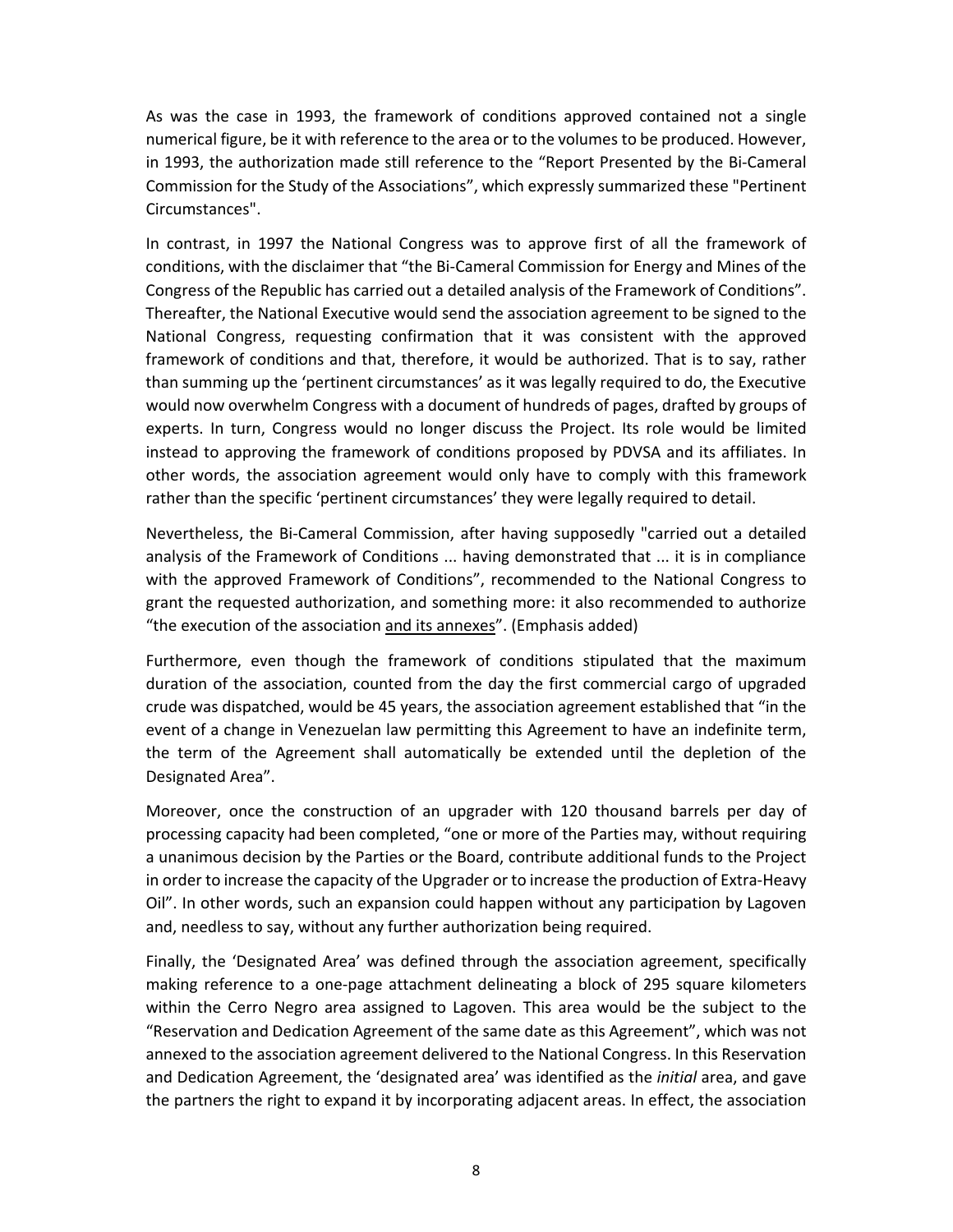agreement gave the partners rights over the whole of the Cerro Negro area under the control of Lagoven, amounting to 2,7 thousand square kilometers of the richest part of the Orinoco Oil Belt with proven reserves in the order of 12 billion barrels of extra-heavy oil. It goes without saying, this Reservation Agreement was also subject to international arbitration before the International Chamber of Commerce.

Last but not least, the association agreement stipulated that, if more than 50% of Lagoven were to be privatized, or the participation of Lagoven in the association were to be reduced below 12.5%, the affiliate would no longer be obliged to indemnify the private parties. But the reduction in PDVSA's shareholding in Lagoven, or in Lagoven's shareholding in the Cerro Negro Association Agreement, would require the consent in writing of its main partner, Mobil (today ExxonMobil). We can take it for granted that, before consenting to any such reduction in PDVSA's or Lagoven's shareholding, Mobil would demand the State to assume directly the obligation of paying those indemnities.

# **III. ARBITRATED SOVEREIGNTY**

Sovereignty is conceptually a territorial concept: a sovereign Nation State is defined by the control that it projects over a given territory and all of its constituent parts. However, PDVSA and its affiliates agreed with the private investors to neutralize, albeit within certain limits, the exercise of such sovereignty. Furthermore, all of the approved frameworks of conditions established, misleadingly, that the guarantees that PDVSA and its affiliates might see fit to grant would not thereby commit the State and the exercise of its sovereign prerogatives.

In fact, between 1991 and 1993, in a process parallel to the authorization of the Cristóbal Colón Project, the government was negotiating the *Agreement on encouragement and reciprocal protection of investments between the Kingdom of the Netherlands and the Republic of Venezuela.* This agreement was approved by the National Congress in August 1993, and immediately ratified by Interim President Ramón J. Velázquez. This was the first bilateral investment treaty ever ratified by Venezuela. Both the signatory governments offered, unilaterally and irrevocably, to the investors, nationals of the other signatory, the option to resort to arbitration under the jurisdiction of the World Bank's International Centre for the Settlement of Investment Disputes (ICSID), headquartered in Washington, and thereby subjecting themselves to an arbitrated sovereignty in a forum created by investors. The national investors from the other contracting state would only have to send a letter to the respective Attorney General, informing that they would accept the offer of the government to arbitrate. In the treaty, the definition of what constituted an investment, included:

rights granted under public law, including rights to prospect, explore, extract, and win natural resources.

It was accepted, then, that the exercise of primordial sovereign rights by the State in reference to the national territory or any of its components, could be submitted to ICSID arbitration by Dutch investors as a simple investment dispute. Both parties would nominate their respective arbitrators and jointly designate a third arbitrator; absent an agreement, the latter would be designated by the president of the World Bank. It was only about defending the rights of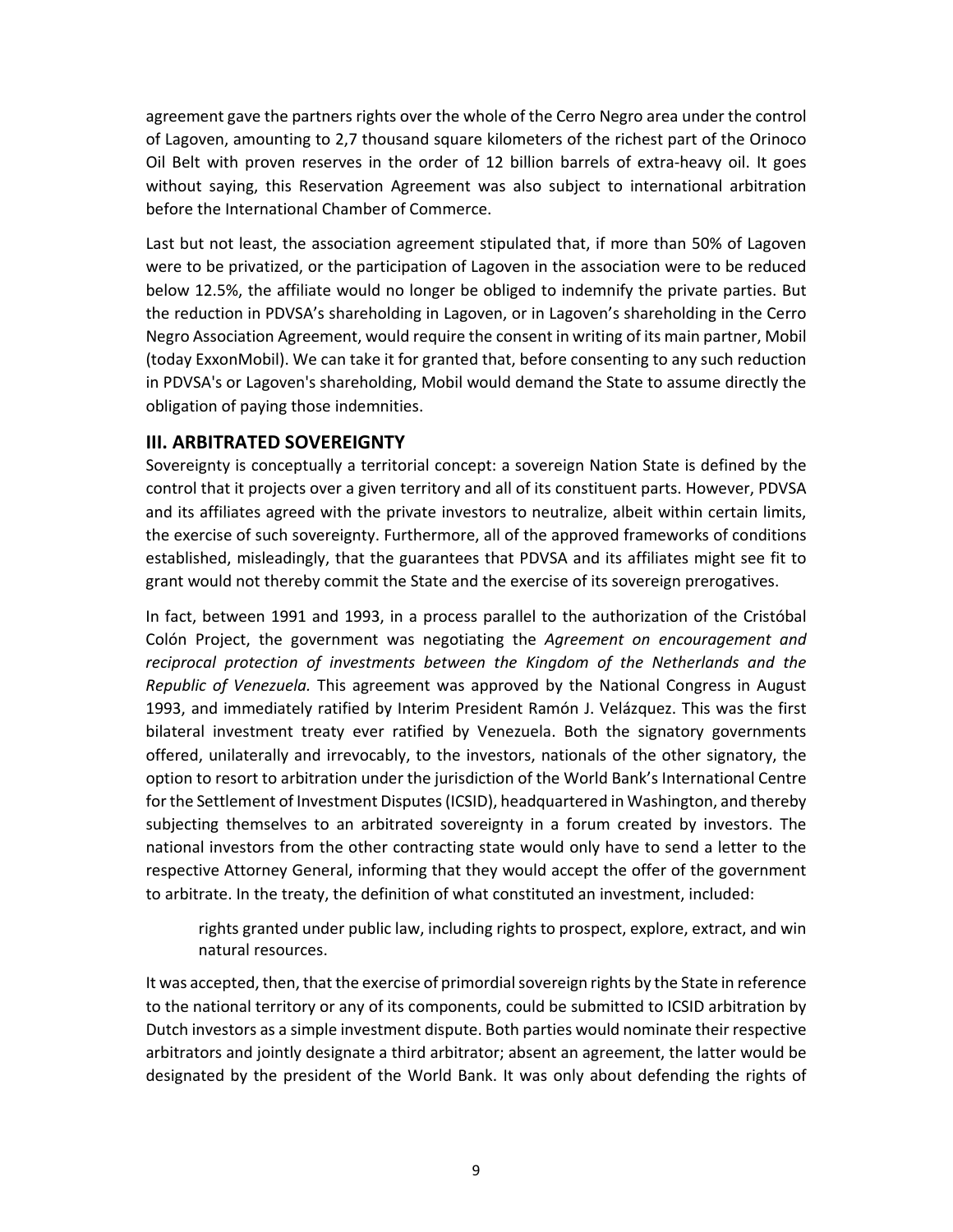foreign investors. These bilateral investment treaties typically fail to even mention the interests of the *territorial* State in its capacity as ultimate owner of all natural resources.

Moreover, the definition of a "Dutch investor" depended on Dutch legislation. Pursuant to that legislation, it sufficed to have somewhere in the corporate chain, between the parent company and the investing company in Venezuela, a Dutch company with a post office box in the Netherlands, serviced by some lawyer and subject to minimal taxation. Thus, in Venezuela, not only Royal Dutch Shell qualified as a 'Dutch investor' but also Chevron (USA), CNPC (Popular Republic of China), ConocoPhillips (USA), ENI (Italy), ExxonMobil (USA) and Statoil (Norway), among others.

Between 1993 and 1998, Venezuela signed, approved and ratified a dozen bilateral investment treaties of this kind.

As things turned out, international petroleum prices collapsed in 1998, in no small part due to the reckless expansion of production on the part of PDVSA and its affiliates, as well as their steadfast refusal to cooperate with the OPEC quota system. International ground rent in oil, on a per capita basis, reached its lowest point since 1933 (exception made of the years of the Second World War, when German submarines obstructed Venezuela's exports). This low point was the appropriate moment to take the next step implementing Oil Opening. In 1999 Venezuela enacted the *Law for the Protection and Promotion of Investment.* This law created the legal possibility that the government would directly assume fiscal stability guarantees.

Moreover, the new Bolivarian Constitution promulgated in December of the same year confirmed in Article 302 that "the State reserves for itself ... [all] petroleum activity"; and Article 303 specified that "the State is to conserve the totality of the shares of Petróleos de Venezuela, S.A.", that is to say, of the ultimate parent: a holding company that never produces a single barrel of oil, conceived as a regulatory entity of the regime of reserved activities. In sharp contrast, shares of the affiliates, which do produce petroleum, would be open to being privatized, because the Constitutional phrase cited above was followed by this rider: "exception made of the affiliates, associations ... enterprises and any other which has been constituted or will be constituted as a consequence of the development of the businesses of Petróleos de Venezuela, S.A."

Between 1999 and 2008, Venezuela would go on to sign, approve and ratify another dozen bilateral investment treaties.

#### **III.1. CONCLUSIONS**

PDVSA assumed the role of guarantor of a limited fiscal stability, thereby neutralizing the effects which might be derived from the exercise on the part of the State of its sovereign prerogatives, at least to a point. Under this arrangement, the foreign investors dodged the thankless task of having to ask the State itself to limit the exercise of its sovereignty by subjecting it to international arbitration. Such a request would have provoked a major political discussion, and the very purpose of interposing PDVSA between the State and the foreign investors was to prevent such a thing from happening. Years later, PDVSA and its affiliates – and no longer the foreign investors – would predictably request that the State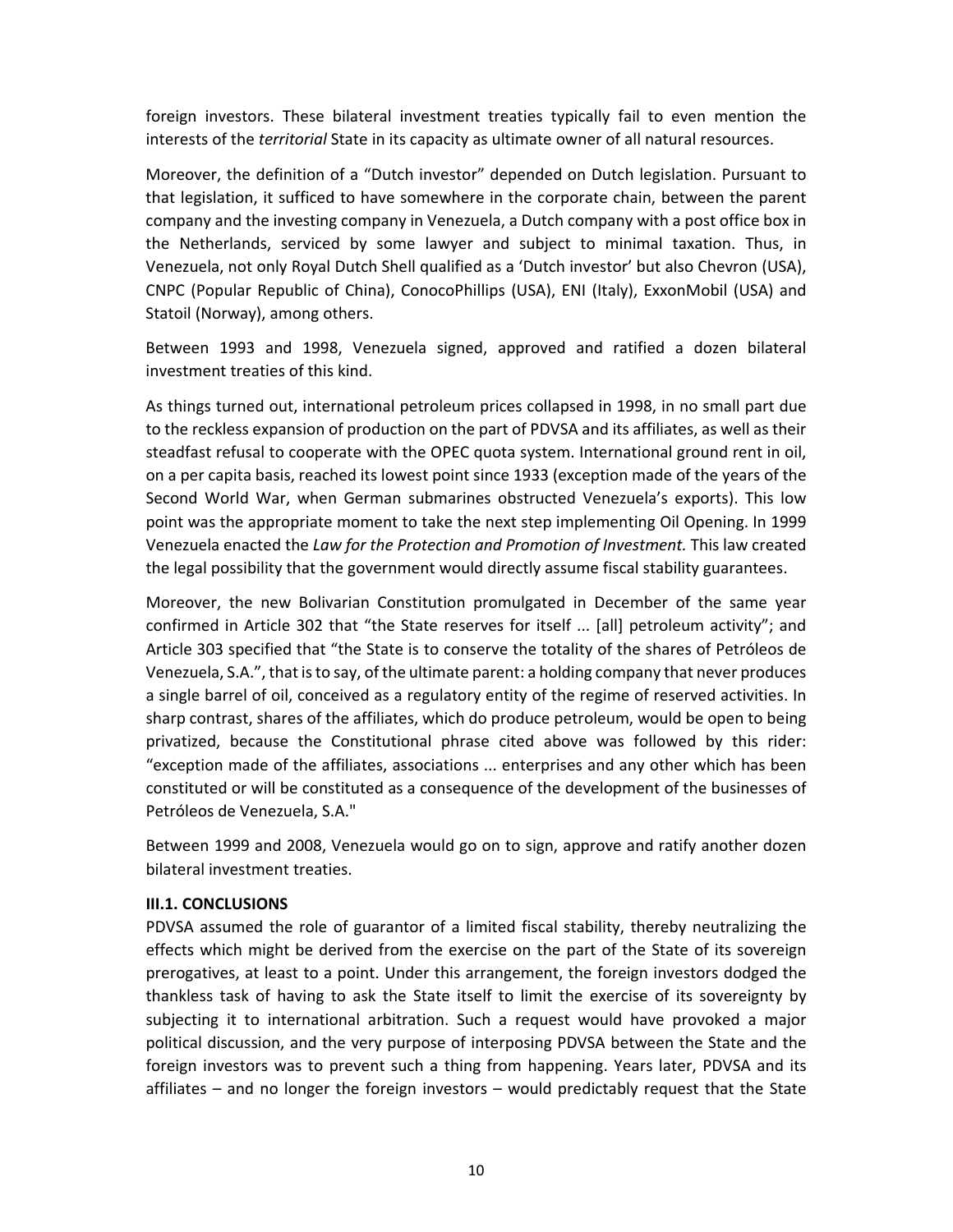shoulder their obligations, adducing circumstantially convenient arguments in favor of their progressive privatization. Such was the scenario that was being prepared in 1999.

In hindsight, it is evident that the regime of reserved activities was handled by PDVSA and its affiliates in such a way as to pave the way for the complete re‐privatization of such activities. Further, by subjecting the sovereign right of the State to international arbitration in forums created by the process of globalization of capital, PDVSA and its affiliates were to serve as *catalysts* in this transformation; and PDVSA would ultimately be reduced to its function as the new seat of regulatory power over the sector.

# **IV. PETROLEUM EXPORTS AND INTERNATIONAL GROUND RENT**

But Hugo Chávez triumphed in the elections held in December 1998. Nevertheless, with oil fiscal income at its lowest, PDVSA thought that it would still be able to control the situation. However, as the new government reestablished the cooperation with OPEC and national production cut back accordingly, prices soon began to recover. In November 2001, the government enacted a new *Organic Law of Hydrocarbons*, repealing both the 1975 Nationalization Law and the 1967 Hydrocarbons Law. The statutory royalty rate was increased to 30%, though at the same time, the Income Tax Law was reformed to reduce the rate applicable to the oil sector to 50%.

Needless to say, the *Organic Law of Hydrocarbons* was immediately applicable only to PDVSA and its affiliates. But there was no doubt that oil as a source of an international ground rent was making a comeback, which was totally unacceptable for PDVSA and its affiliates. They therefore took part in a failed military *coup d'état* in April 2002. PDVSA then turned from the military to economics, launching an economic *coup d'état* in December 2002 by having its tankers blockade the ports of export and calling the whole industry to an unlimited work stoppage. But this coup would also fail. Finally, in August 2004, the political opposition resorted to a *presidential recall referendum*, which ultimately ended with the victory of President Chávez. It had taken five years for President Chávez to consolidate his electoral victory of December 1998.

In October 2004, the government put an end to the 1% royalty rate that had been granted to the four upgrading associations (which at the time were producing around 600 thousand barrels of extra heavy crude oil per day), reestablishing the usual rate of one sixth. Later, in 2005, the government declared that those 32 operating services agreements were actually illegal given that they were producing oil without having been authorized to do so by the National Congress. But Venezuela offered them a way out: migration to the new *Organic Law of Hydrocarbons*, being transformed into mixed enterprises. Needless to say, these new mixed enterprises would be subject to exclusive national jurisdiction. The corresponding negotiations concluded in March 2006. They would have a term of 20 years, pay a royalty of one third and, of course, be subject to the oil income tax rate of 50%. CVP – reactivated in 1995 as a special purpose affiliate – would hold at least 60% of the shares. Only two companies did not accept migration: Total and ENI. But these companies reached an amicable settlement in terms of the compensation they were entitled.

In May 2006, given the sustained rise in prices, the government reformed the Organic Law of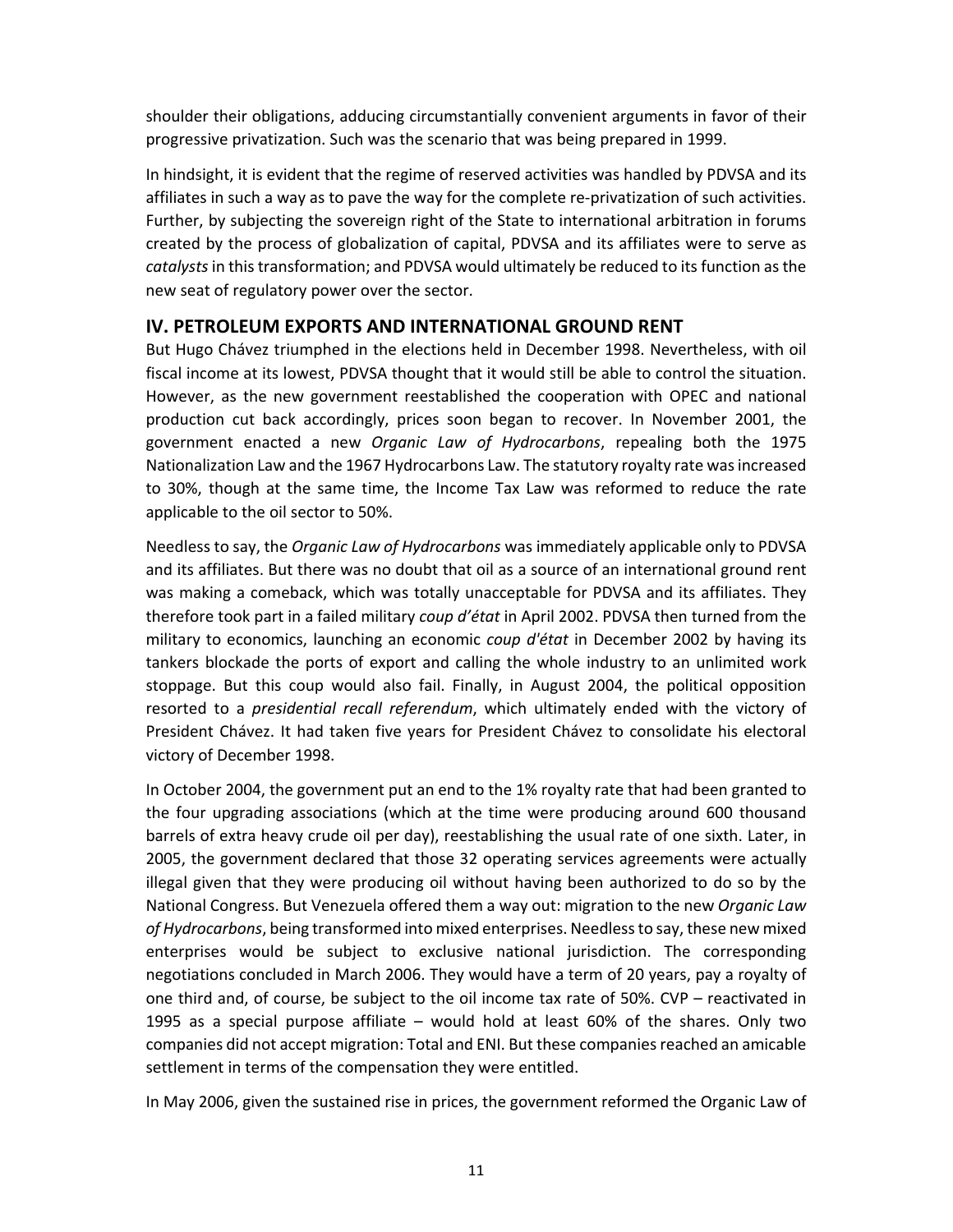Hydrocarbons introducing an extraction tax equivalent to another royalty of one sixth, but limiting the total due to one third. Consequently, all the producers of petroleum would henceforth pay the same effective royalty rate of one third.

However, the government did not declare association agreements to be illegal as they had been duly authorized by the National Congress. Therefore, they continued to be governed by the 1975 Nationalization Law and the 1967 Hydrocarbons Law. Nevertheless, the government never ceased to point out that all of the association agreements had serious legal flaws, specifically failing the requirements of either the Nationalization Law or the Hydrocarbons Law. Thus, in 2005, the government started negotiations with the associations over their *voluntary* migration to the new *Organic Law of Hydrocarbons*. These negotiations failed and therefore, in early 2007, the government announced their obligatory migration. The corresponding negotiations would conclude in June 2007 and, generally speaking, the resulting mixed enterprises would follow the same patterns already established by the recently created mixed enterprises.

These negotiations reached a successful conclusion. However, two companies, ConocoPhillips and ExxonMobil, not only refused to migrate but were not interested either in reaching an agreement with the government on the compensation due. They chose instead to resort to international arbitration in an attempt to get arbitration tribunals to confer upon them rights that they did not in fact hold.

#### **IV.1. INTERNATIONAL ARBITRATIONS**

Let us concentrate once again on the Cerro Negro Association Agreement. Lagoven and ExxonMobil each hold 41 2/3% of the shares, and Veba (a German company, later acquired by British Petroleum) the remaining 16 2/3%. Authorized production was 120 thousand barrels per day. Based on the corresponding framework of conditions, certain 'discriminatory measures' taken by the national government would give rise to the payment of compensation from Lagoven or PDVSA. However, this framework also established that this would apply only up to a certain price level, to be determined by the partners themselves in the association agreement. The partners set this price level by referring to the price of North Sea Brent Blend; the threshold price would be US\$27 per barrel in 1996 dollars, to be adjusted by the implied US Gross Domestic Product deflator. That is to say, if profits could be attributed to a price level higher than this, the government would be free to tax them away without thereby triggering any obligation on the part of Lagoven or PDVSA to pay compensation. However, for that to be true, two conditions had to be met: (1) the price had to exceed the threshold price as defined for a continuous, *uninterrupted*, six‐month period; and (2) the average of the realized prices exceeded the threshold price during the fiscal year.

In other words, based on the threshold price, the profit space was divided into two. At lower price levels, Lagoven guaranteed its private partners a degree of fiscal stability such that the profit levels that they would be able to realize would depend, on the one hand, on the usual variations in market prices and, on the other hand, on their own performance. But beyond this level, it was assumed that returns would be in windfall profit territory due to the scarcity of the natural resource and not to any entrepreneurial initiative and, hence, the Venezuelan State, as the owner of the natural resource, would be free to tax the windfall away.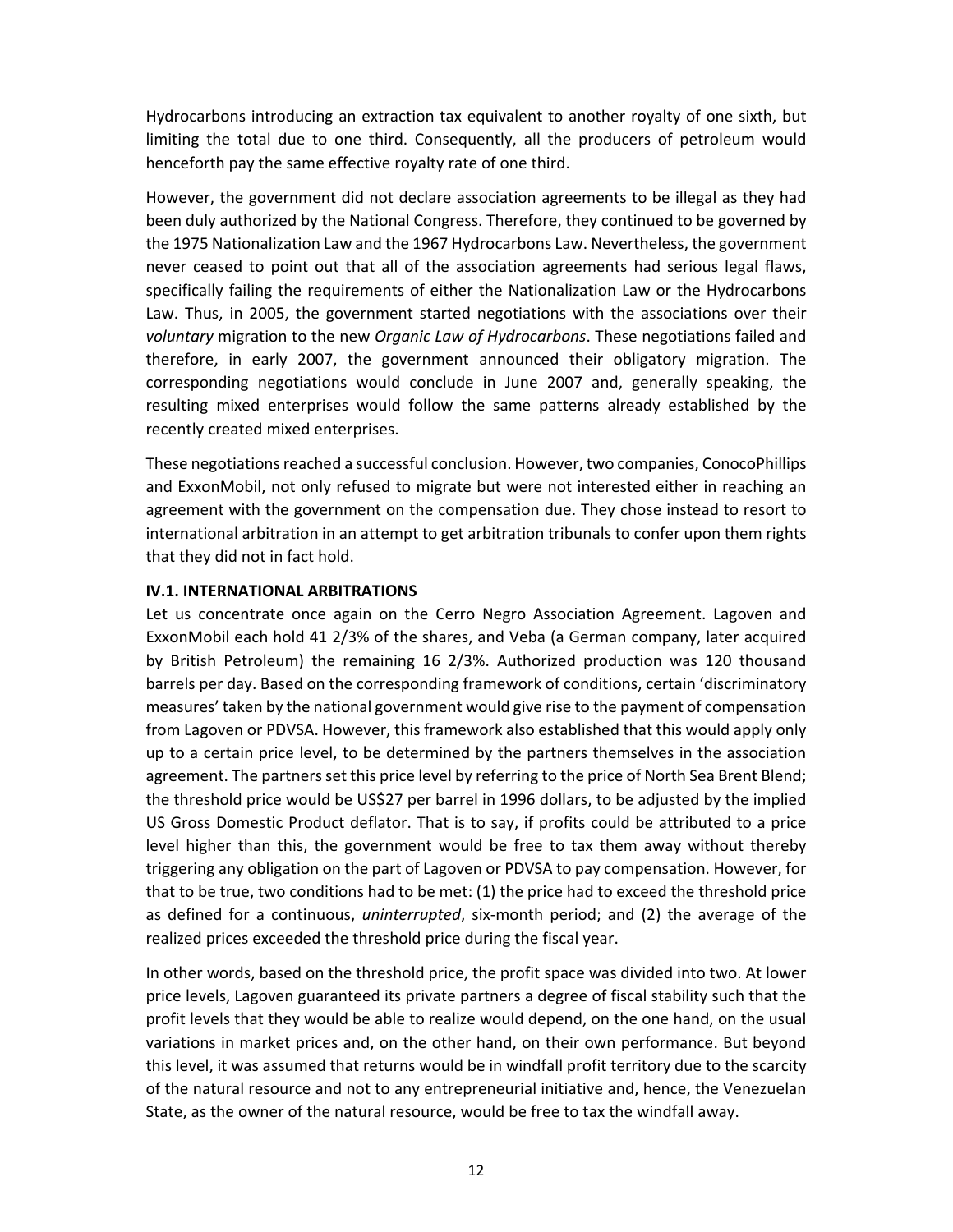The threshold price determined by the partners was exceedingly high and it looked very improbable that it would ever be met in reality. Nevertheless, this was exactly what happened beginning in 2005; in fact, for a couple of years, the market price was more than double the threshold price, and President Chávez did not hesitate to tax the corresponding windfall profits.

But ExxonMobil filed for arbitration before the International Center for the Settlement of Investment Disputes against the Bolivarian Republic of Venezuela on the basis of the bilateral investment treaty with The Netherlands. As we have already pointed out, this treaty did not mention that the *territorial* State might have an interest in taxing away these windfall profits in the form of an international ground rent. (In fact, none of these treaties does).

And now ExxonMobil argued that the limits on compensation set out in the association agreement would only apply in favor of Lagoven and PDVSA, but not in favor of the Republic, as the Dutch treaty did not contemplate such limitations. Conversely, Venezuela highlighted that, pursuant to this treaty, the compensation due had to be determined on the basis of the hypothetic market value of the association agreement; and the limitations established within it would obviously have full incidence on its market value. In general, a bilateral investment treaty grants rights to foreign investors in terms of the legal options that they can resort to in defense of their property rights, but these property rights are defined by domestic law. Despite this, the arbitration tribunal, in its final award dated October 2014, sided with ExxonMobil and rejected the arguments based upon the limitations on compensation provided for in the association agreement. Put another way, the Republic would have no right to reserve a sovereign space for an international ground rent.

Compensation due was determined to be 1.4 billion dollars plus interest counted from the date of expropriation (June 2007). In contrast, in the arbitration that ExxonMobil filed against PDVSA before the International Chamber of Commerce, the final award of December 2011 (taking into consideration the aforesaid limitations) had come to a figure that was less than half that amount (with the proper adjustments made for the differences in effective dates).

For the Republic, this result was wholly unacceptable, above all for a *qualitative* reason, as it was predicated on the notion that a bilateral investment treaty might create property rights over and above those originally granted under national law. Venezuela therefore initiated annulment proceedings before the International Centre for the Settlement of Investment Disputes. Such a procedure involves an *ad hoc* committee of three arbitrators, all designated by ICSID, and none by the parties. It is for this reason that this procedure is typically an uphill struggle rarely crowned with success. Nevertheless, Venezuela took the decision to pursue an annulment because a fundamental principle was at stake. In its decision of March 2017, the Committee accepted the arguments of the Republic, and annulled the 1.4 billion dollars in compensation.

As far as ConocoPhillips – partner in two upgrading association agreements – is concerned, the corresponding arbitrations before the International Chamber of Commerce against PDVSA and its respective affiliates, and before the International Center for the Settlement of Investment Disputes against the Republic, are ongoing, and no final award has yet been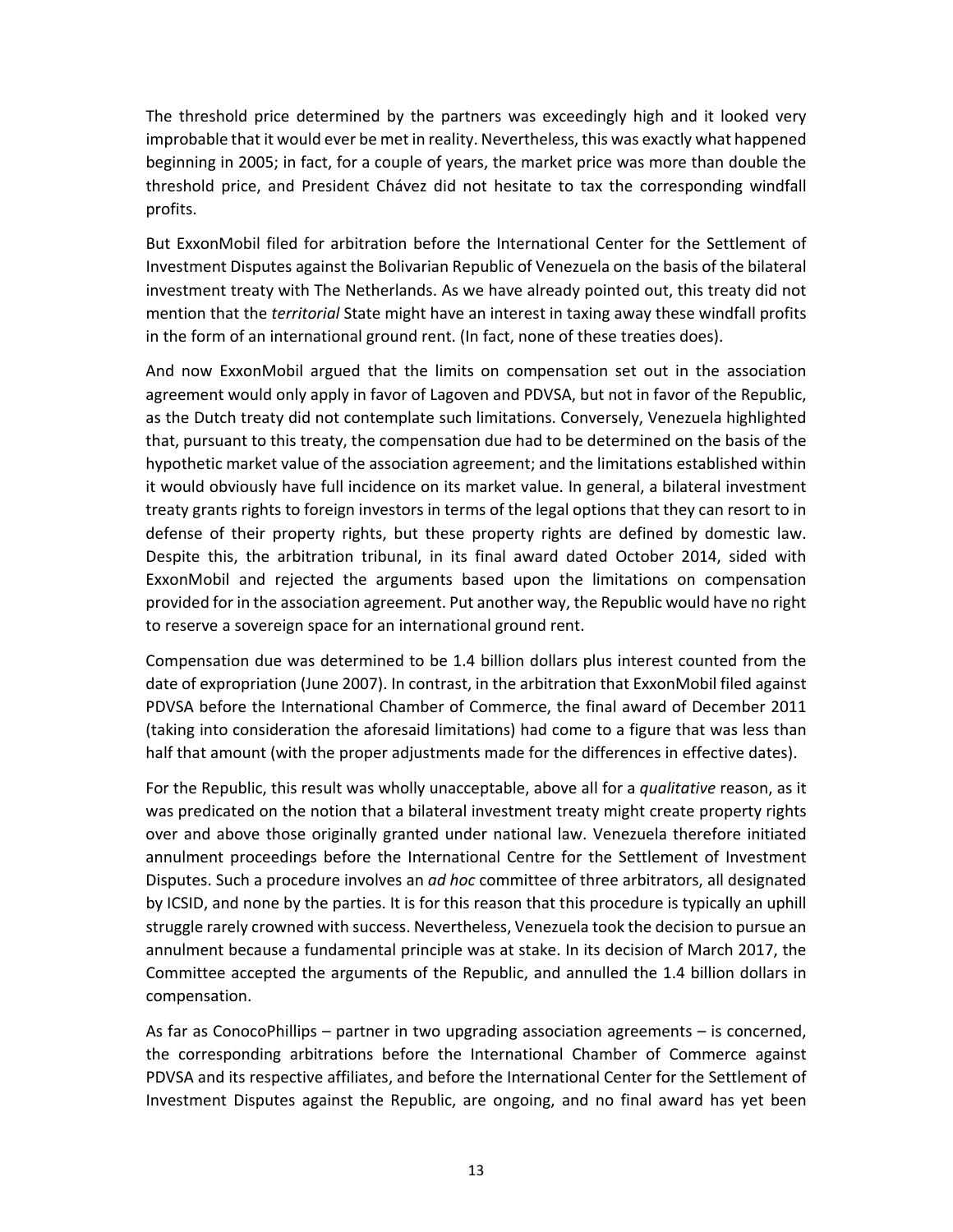rendered. In the case of the arbitration that ConocoPhillips started against the Republic before ICSID, the arbitrator designated by Venezuela had to resign his appointment on grounds of ill health. The arbitrators appointed by ConocoPhillips and ICSID agreed to reject his resignation and thereby denied Venezuela the right to appoint a new arbitrator and, instead, ICSID would nominate one. Hence, even the pretense of an arbitration is not being respected: the acceptance of the Republic to be bound by the result of a supposedly neutral proceedings is now incarnated in an arbitrator in whose designation Venezuela had no say whatsoever.

# **V. DOMESTIC MARKET FOR HYDROCARBONS AND TAXES**

The prices for hydrocarbons in the domestic market and in the export market are *qualitatively* different. As far as the former are concerned, governments have always been keen on keeping these prices low, whereas in the export market there has always been an interest keeping them high. This qualitative difference is determined by the international ground rent, which once again reached a historic peak towards the end of the first decade of the 21st century. Furthermore, with the subsequent collapse in the exchange rate of the bolivar, the refinery gate prices of the main petroleum products – automotive fuels – actually became negative, meaning the quantitative difference grew to the widest amount ever. This has given rise to massive smuggling, largely waterborne. The resulting losses to the country can be prudently estimated at US\$ 2,000,000,000 per year.

There have been proposals to increase domestic prices to parity with international price levels based on the relevant exchange rates. This would not only bring smuggling to an immediate end but would also mean that Venezuela would stop losing two billion dollars on account of not being paid the corresponding international ground rent. This amount would actually be collected at the refinery gate. Furthermore, it would then be possible to eliminate value added tax, a tax created in the context of the Oil Opening and which is much more expensive to collect.

However, such proposals must face an incontrovertible reality: national consumers do not pay for the national natural resource, because they are the owners. The fact is that notwithstanding the actual realized price that they might pay at the pump, they will never be paying for the natural resource. But they will always pay, whether directly or indirectly, the cost of production. Whatever is paid over and above, or below, such costs, or below are simply taxes, or subsidies.

# **VI. SOWING THE OIL**

The emergence of oil on the stage of history goes hand in hand with the development of capitalism and its technological advances. At the beginning of the 20th Century, petroleum was already a significant figure per unit of the world's Gross Domestic Product, and which would globally grow quickly until well into the 1970s.

With the emergence of petroleum as a major global industry, there also enters the historical stage a new form of ground rent: a ground rent that is international in character, as opposed to national as had been the case until then. The *national* property over the natural resource would now have effects and consequences from the international petroleum market and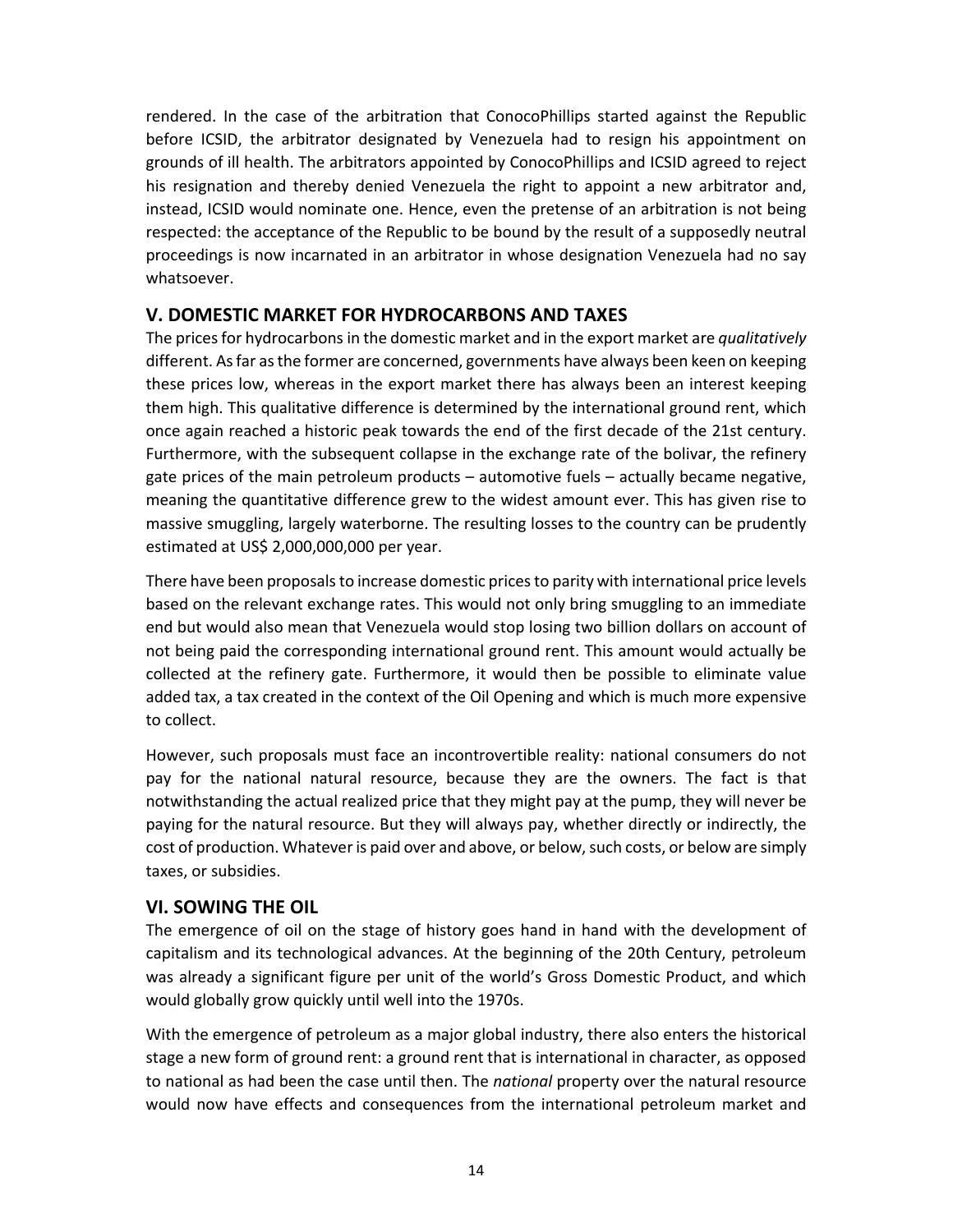towards the *territorial*  nation states. Venezuela, historically, will henceforth be a case of exceptional significance.

Venezuelan society in the early days of the 20th century was a very backward country. Its population was almost entirely rural, its agriculture was very primitive, and its productive infrastructure was sparse at best. This situation was to be radically transformed in a matter of decades. All of this was possible, of course, on account of oil, both the activities dedicated to its extraction and as a source of an international ground rent.

#### **VI.1. OIL: BASES OF THE VENEZUELAN NATIONAL PROJECT**

The principle that the financial resources arising from oil and its property were to be the foundation for national development was established early on. The beginnings would witness the flow into the country of immense resources to set up the industry; in comparison to the nationally generated income at the time, the investment was enormous. Then followed the rising and incessant claim of the State, as the natural resource owner, of an international ground rent. Together, both entailed decisive social facts for national development, such as the constitution of a nationwide labor market, the physical integration of the country and the establishment of a sole political authority over the national territory, as well as the institutionalization of both private and public management and administrative practice.

From an economic viewpoint, the fact that international ground rent, derived from the export of the natural resource, is by itself a license for importing goods and services from the international market and given its sheer magnitude, the economic growth of commerce, finance and public services would lead the modernization of the economy. Obviously, industrial development would lag behind. But over six decades, Venezuela exhibited continuous and sustained rates of per capita growth well in excess of those of its neighbors. This was the result of the oil being sown.

From another angle, half of Venezuela's population was already urban by 1960, and a sizable proportion of the population were immigrants, which translated into significant skills and capabilities Venezuela received from the international market.

The economic development of the six previous decades, towards the end of the 1970s, would undergo an historically novel experience: first the halting of per capita growth and then its fall. At the same time, the historically extraordinary stability of the Bolívar came abruptly to an end. So the economic progression underwent then a historical rupture of sorts. The subsequent decades, leaving aside short‐lived expansions and booms, would be characterized by contractions and busts. The astonishing continuity of the sowing of oil had ended up in a new state of affairs.

## **VI.2. SOCIAL DEVELOPMENT**

Both the exceptional conditions of an economy in which the continuous presence of an international ground rent, as well as the exceptional value of Venezuela's already centenary experience, allow and demand the assessment of certain elements of judgment with a view to what will have to be the stimulus and promotion of national development in the years to come.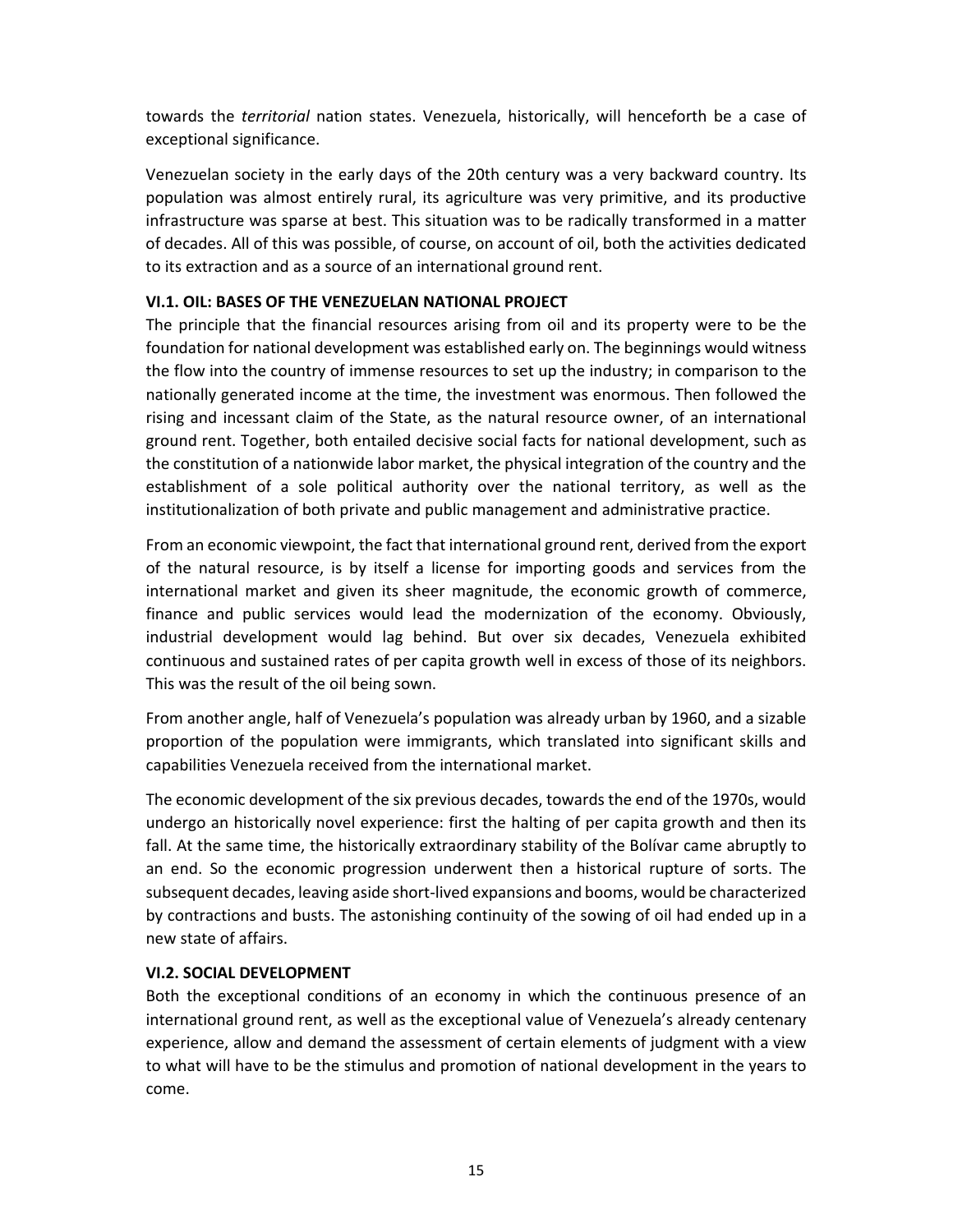*First*. It is imperative to have in place an accounting system by means of which the amounts of international oil ground rent will be made manifest. Venezuela requires a bespoke national accounting in which the explicit presence of an international ground rent is at the center of the stage. The current and official National Accounts simply ignore the fact that Venezuela is an oil country; that is to say, a country where an international ground rent in oil is of extraordinary economic importance.

*Second*. The trove of experience that the historical course of the Venezuelan economy offers allows us to say that the harnessing of an international ground rent in oil, for future national development requires these revenues be put to uses which primarily involve public sector consumption; that is to say, the creation and upkeep of an infrastructure underpinning the welfare and quality of life of all Venezuelans.

*Third*. Consequently, the use of the international ground rent in oil must have as its purpose social development rather than economic growth. This latter objective should be left to other forces in the country which propel the expansion of material economic life.

# **VII. POLITICAL CONCLUSIONS**

The Chávez government began when the prices of petroleum were at their minimum. It immediately grappled with the corresponding international challenge, with notable success. It also encountered, of course, the resistance of PDVSA and its affiliates. President Chávez, however, was determined to confront them and subordinate them to his governments' policies, as well as to assume his role as main representative of the shareholder State. The clashes from December 2002 to February 2003 ended with the definitive exclusion of about 40% of the oil industry's work force which had participated in the intent to topple President Chávez. This included the overwhelming majority of the upper management, but also a large proportion of white collar workers. The workers in the fields, in contrast, did not participate. Without doubt, this put an end to the 'old PDVSA', but at the price of a very significant loss of human capital.

That was but the beginning of a confrontation with the political opposition that spread to a national level. The Chávez government responded to the blows and counterattacked of its own accord. It dislodged the opposition forces from their traditional power strongholds, both in public administration and in the national economy. Later on, with the oil bonanza beginning in 2004, Venezuela went headfirst into a nationalization program involving a diversity of economic activities. At the same time, though, it dedicated the majority of this bonanza to consumption, with emphasis on the least advantaged sectors of society. However, the Chávez government also indebted the country once again when oil prices were reaching a new historical maximum, well above – in real terms – of the levels reached around the year 1980; even on a per capita basis, international ground rent was somewhat higher than in those earlier years despite the increase in population and lower levels of export.

But as political divisions in the country were deepening, there was a continuous loss of both human capital and managerial capacity in both the public sector and in the economy at large. Oil prices in 2013, when President Chávez passed away, were still at historically high levels. Since 2013, however, those prices began to fall, albeit not to the disastrous lows of 1998.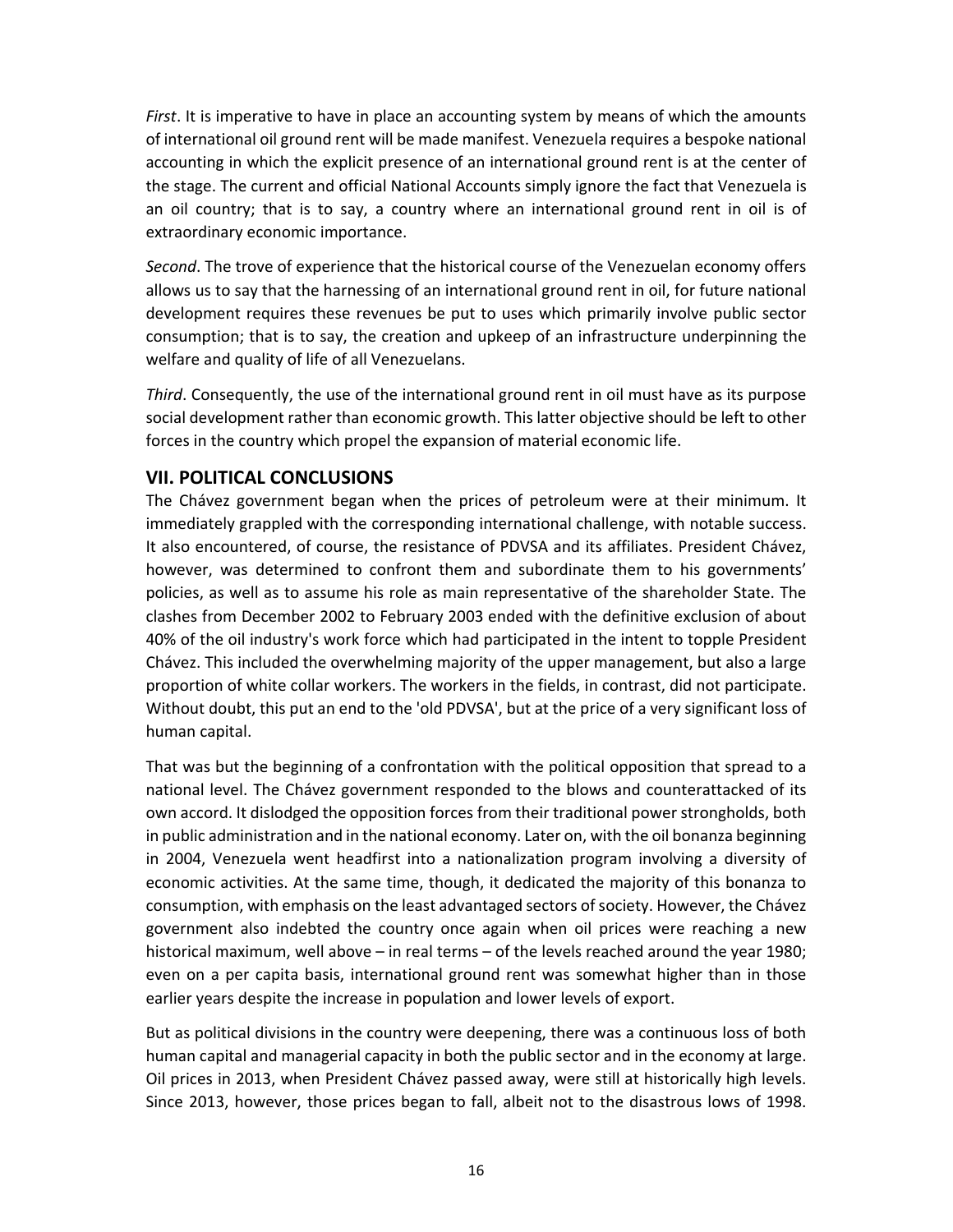Currently, oil prices in real terms maintain levels well above the threshold price which both ExxonMobil and Lagoven had been considering, in 1997, as very high.

Nevertheless, the country finds itself, in these final years of its first centenary as an oil exporter, in a most profound crisis affecting every dimension of its existence as a Nation and, perhaps more importantly, amidst a profound political division. Those who promoted the Oil Opening, from within but also from outside the petroleum industry, with the dismantling of our legal, political and economic structures, are today openly calling for armed foreign intervention.

# **FOR NATIONAL UNITY**

Modern Venezuela, throughout the duration of the concessionary regime, structured itself around petroleum as a natural resource and stood united confronting the international oil companies, claiming an international ground rent. After the nationalization of Venezuela's oil industry this unity became the object of systematic attacks by the international oil interests. They would not attack the claim for an international ground rent at its origin, the national ownership of the natural resource. Rather, the international oil companies and the governments of the consuming countries would attack indirectly, questioning its use. Neoliberal concepts imposed themselves ideologically with the customary point of view of the country's 'Right'; namely, that it is only through its productive investment that an international ground rent can be legitimized, even if *ex post*, and even in full knowledge that this was objectively impossible. But its failure would then be explained subjectively, citing the multiple defects of the prevailing political regime, ranging from 'the incompetence of the public administration' to 'populism' and 'corruption', all the way to what is supposedly inherent to any state intervention. Then, petroleum policy itself would come under attack with the Oil Opening, which was to progress in the same measure that the sowing of the oil failed.

From 1999 onwards, President Hugo Chávez tackled the dismantling of national petroleum policy and unmasked the Oil Opening as a 'policy of the Right'. However, it was something more than merely a 'policy of the Right'. Indeed, PDVSA and its affiliates were committed to an anti-national policy. The actions of the new political regime were limited in essence to rescuing the international ground rent in oil. Moreover, this occurred amidst favorable circumstances, as the price crash of 1998 turned out to be a temporary market fluctuation, and in no way changed the fundamental truth of an historically rising scarcity of hydrocarbons worldwide. However, no new petroleum regime emerged, as demonstrated by the evolution of pertinent legislation and, in particular, the continuity as regards new bilateral investment treaties. The structure of the old regime of reserved activities is still standing.

The division of the country continued to deepen, supposedly in accordance with a dividing line between 'Right' and 'Left'. But petroleum policy is essentially *national* in character, as it arises from the *national* public ownership of hydrocarbons. The division between 'Right' and 'Left', in contrast, applies to the sowing of the oil: a distribution of the international ground rent in a way that is more, or less, favorable to the interests of one, or another, social class. During the period of the concessionary regime, these two forces faced off against one another and generated a sufficiently balanced equilibrium so as to make possible the extraordinary